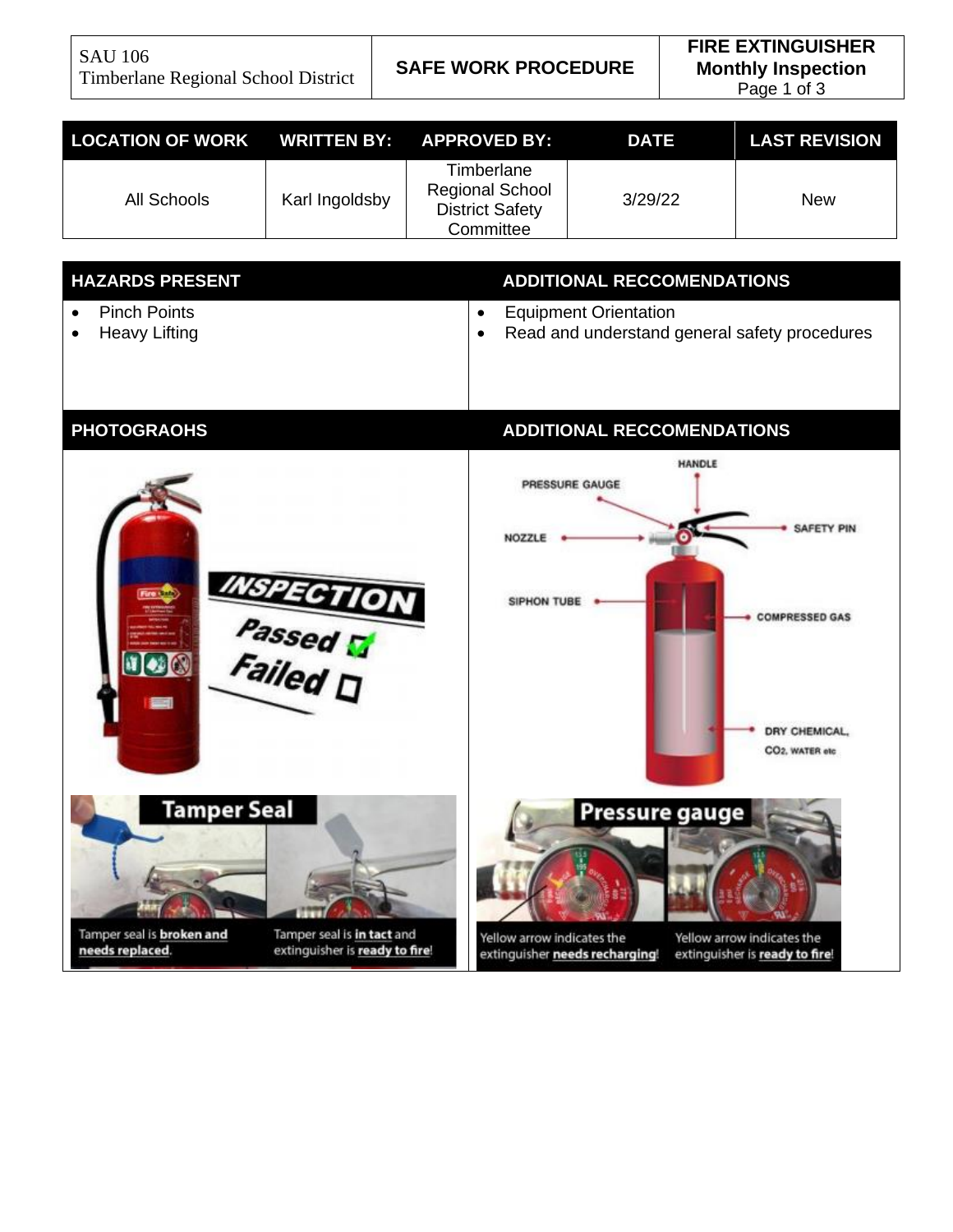## **SAFE WORK PROCEDURE**

#### **FIRE EXTINGUISHERS**

#### **INSPECTION PROCEDURE**

The National Fire Protection Association establishes the standard for inspection and maintenance of fire extinguishers. Extinguisher inspections are conducted by custodial personnel. An inspection is a "quick check" to give reasonable assurance that the fire extinguisher is fully charged and operable. This is done by verifying that it is in its designated place, that it has not been actuated or tampered with, and that there is no obvious or physical damage or condition to prevent its operation. Fire extinguishers must be inspected when they are initially placed in service and thereafter at 30 day intervals.

- Check to ensure the extinguisher is located in its designated place. Look at the tag or check your extinguisher inventory listing.
- Check to ensure that the extinguisher is visible or has signs to indicate its location. Should be easily accessible and no debris or material stacked in front of it.
- Check to ensure that the operating instructions on the nameplate are legible and facing outward.
- Check to ensure that the tamper or safety seal is in place, not missing or broken.
- Check to ensure the safety pin is in place and intact. Nothing else should be used in place of the pin.
- Ensure the extinguisher is hung on a bracket and positioned between 3 and 5 ft.
- Check 'fullness' of Carbon Dioxide extinguishers by weighing or "hefting". Turn the extinguisher upside down at least three times to shake up the contents.
- Examine the extinguisher for obvious physical damage, broken/bent handle, corrosion, leakage, clogged nozzle, or missing pieces.
- Ensure discharge hose/nozzle is in good shape and not clogged, cracked, or broken and is screwed in tightly.
- Check that the pressure gauge (if equipped) is reading in the operable range or position and not showing recharge.
- Ensure the service company inspection tag is attached, signed and dated annually. Sign and date the monthly inspection on the reverse side.
- Keep a record of inspections, including those found to require corrective action. The record should include the date the inspection was performed, and the name of the person conducting the inspection.
- There are 4 types of portable fire extinguishers available for small fires.
	- $\circ$  Class A For paper, wood, textiles and rubbish
	- o Class B For flammable liquids
	- $\circ$  Class C For use on electrical equipment
	- o Class "K", Foam

### **MAINTENANCE**

Extinguisher maintenance is done by service agencies acceptable to the SAU – 106 Director of Plant Operations. Maintenance intervals begin on the date of manufacture and annually thereafter. In addition to recharges and repair of mechanical damage, required maintenance includes:

- Class A Hydrostatic test of cylinder every 5 years
	- Class B Hydrostatic test of cylinder every 5 years
- Class C 6-year maintenance (inspection of internal parts). Hydrostatic test of cylinder every 12 years
- For all extinguishers removed from the school for servicing, the Service Agency will provide a 'loaner' of equal or better rating. All loaners must be securely mounted and clearly identified.

Upon completion of extinguisher maintenance (including recharges after use), the service agency must update the extinguisher tag or label indicating the type and date of maintenance, and the name of the person